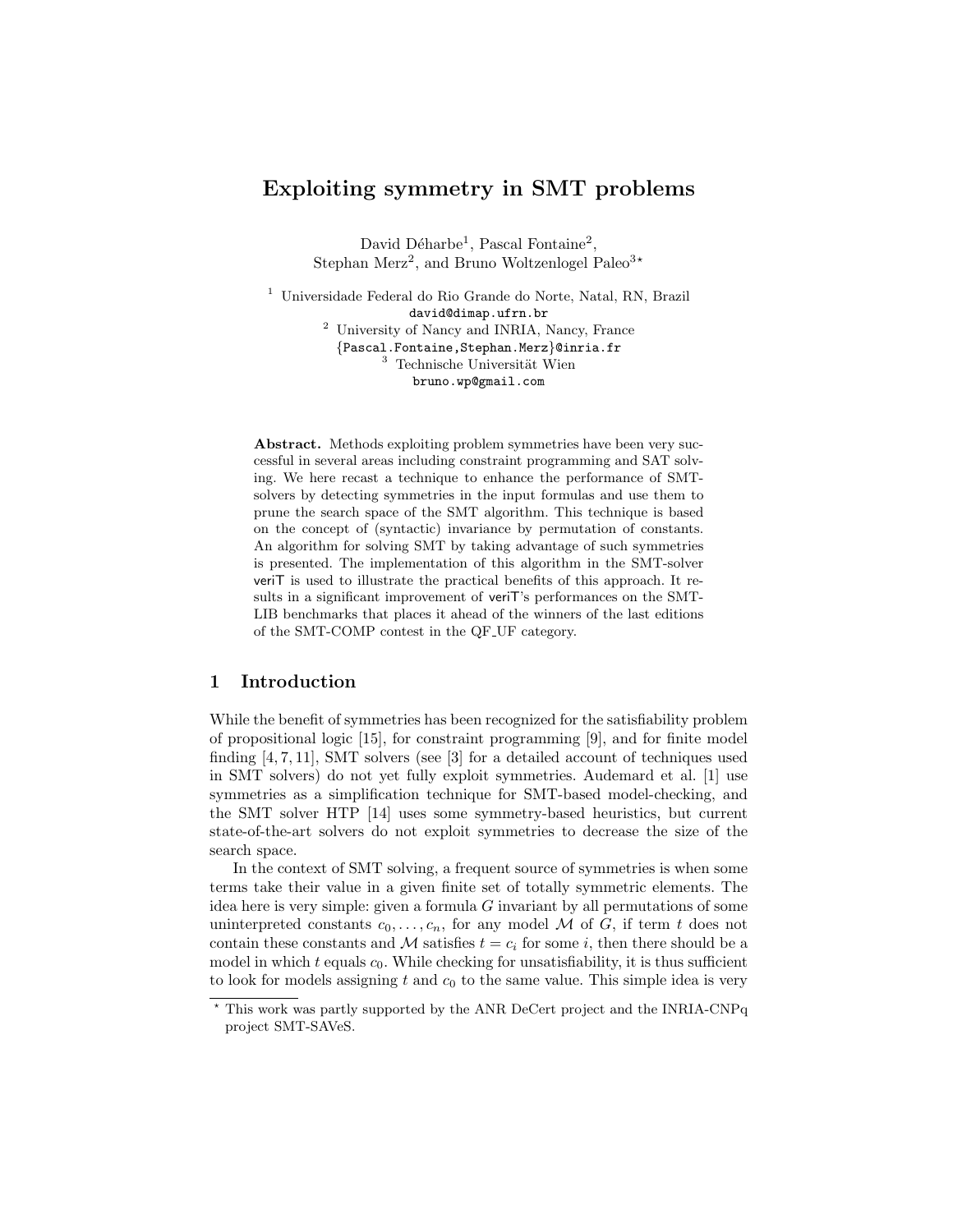effective, especially for formulas generated by finite instantiations of quantified problems. We have implemented our technique in a moderately efficient SMT solver (veriT [5]), and with this addition it outperforms the winners of recent editions of the SMT-COMP [2] contest in the QF UF category. This indicates that detecting symmetries, automatically or based on hints in the input, can be important for provers to reduce the search space that they have to consider, just as some constraint solvers already take symmetry information into account.

Outline. We first introduce notations, then define symmetries and give the main theorem that allows us to reduce the search space. We recast an algorithm to exploit such symmetries in the context of SMT-solvers. Next, the classical pigeonhole problem is analyzed from the perspective of symmetries. Finally, some experimental results, based on the SMT-LIB, are provided and discussed.

# 2 Notations

A many-sorted first-order language is a tuple  $\mathcal{L} = \langle \mathcal{S}, \mathcal{V}, \mathcal{F}, \mathcal{P}, d \rangle$  such that S is a countable non-empty set of disjoint sorts (or types),  $\mathcal V$  is the (countable) union of disjoint countable sets  $\mathcal{V}_{\tau}$  of variables of sort  $\tau$ , F is a countably infinite set of function symbols,  $P$  is a countably infinite set of predicate symbols, and  $d$  assigns a sort in  $\mathcal{S}^+$  to each function symbol  $f \in \mathcal{F}$  and a sort in  $\mathcal{S}^*$  to each predicate symbol  $p \in \mathcal{P}$ . Nullary predicates are propositions, and nullary functions are constants. The set of predicate symbols is assumed to contain a binary predicate  $=$ τ for every sort  $\tau \in \mathcal{S}$ ; since the sort of the equality can be deduced from the sort of the arguments, the symbol  $=$  will be used for equality of all sorts. Terms and formulas over the language  $\mathcal L$  are defined in the usual way.

An interpretation for a first-order language  $\mathcal L$  is a pair  $\mathcal I = \langle D, I \rangle$  where D assigns a non-empty domain  $D_{\tau}$  to each sort  $\tau \in \mathcal{S}$  and I assigns a meaning to each variable, function, and predicate symbol. As usual, the identity is assigned to the equality symbol. By extension, an interpretation  $\mathcal I$  defines a value  $\mathcal I[t]$  in  $D_{\tau}$  for every term t of sort  $\tau$ , and a truth value  $\mathcal{I}[\varphi]$  in  $\{\top, \bot\}$  for every formula  $\varphi$ . A model of a formula  $\varphi$  is an interpretation I such that  $\mathcal{I}[\varphi] = \top$ . The notation  $\mathcal{I}_{s_1/r_1,\ldots,s_n/r_n}$  stands for the interpretation that agrees with  $\mathcal{I}$ , except that it associates the elements  $r_i$  of appropriate sort to the symbols  $s_i$ .

For convenience, we will consider that a theory is a set of interpretations for a given many-sorted language. The theory corresponding to a set of first-order axioms is thus naturally the set of models of the axioms. A theory may leave some predicates and functions uninterpreted: a predicate symbol  $p$  (or a function symbol f) is uninterpreted in a theory  $\mathcal T$  if for every interpretation  $\mathcal I$  in  $\mathcal T$  and for every predicate q (resp., function g) of suitable sort,  $\mathcal{I}_{p/q}$  belongs to  $\mathcal{T}$  (resp.,  $\mathcal{I}_{f/g} \in \mathcal{T}$ ). It is assumed that variables are always uninterpreted in any theory, with a meaning similar to uninterpreted constants. Given a theory  $\mathcal{T}$ , a formula  $\varphi$  is T-satisfiable if it has a model in T. Two formulas are T-equisatisfiable if one formula is  $\mathcal T$ -satisfiable if and only if the other is. A formula  $\varphi$  is a logical consequence of a theory  $\mathcal T$  (noted  $\mathcal T \models \varphi$ ) if every interpretation in  $\mathcal T$  is a model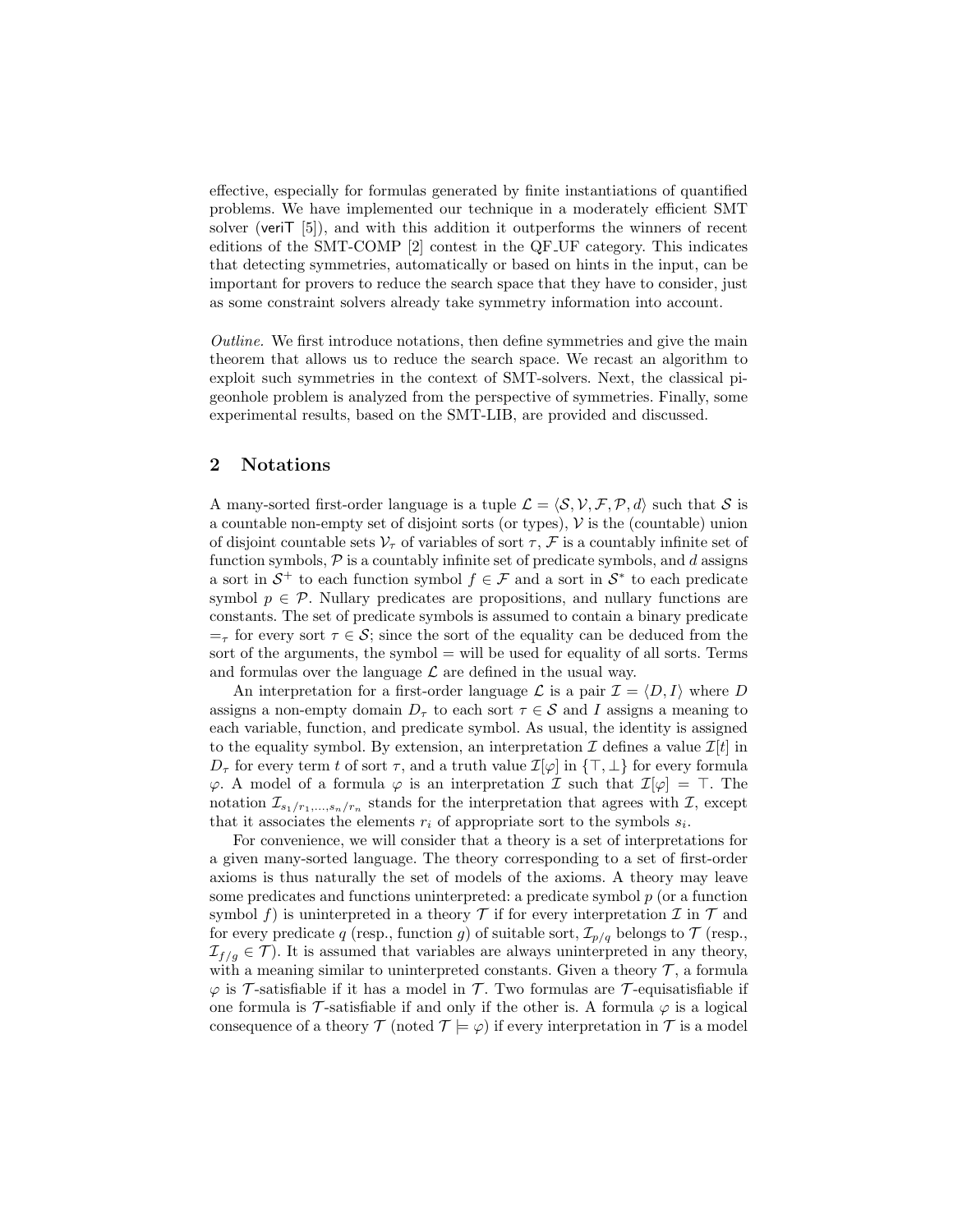of  $\varphi$ . A formula  $\varphi$  is a T-logical consequence of a formula  $\psi$ , if every model  $\mathcal{M} \in \mathcal{T}$  of  $\psi$  is also a model of  $\varphi$ ; this is noted  $\psi \models_{\mathcal{T}} \varphi$ . Two formulas  $\psi$  and  $\varphi$ are  $\mathcal T$ -logically equivalent if they have the same models in  $\mathcal T$ .

## 3 Defining symmetries

We now formally introduce the concept of formulas invariant w.r.t. permutations of uninterpreted symbols and study the  $\mathcal T$ -satisfiability problem of such formulas. Intuitively, the formula  $\varphi$  is invariant w.r.t. permutations of uninterpreted symbols if, modulo some syntactic normalization, it is left unchanged when the symbols are permuted. Formally, the notion of permutation operators depends on the theory  $\mathcal T$  for which  $\mathcal T$ -satisfiability is considered, because only uninterpreted symbols may be permuted.

**Definition 1.** A permutation operator P on a set  $\mathcal{R} \subseteq \mathcal{F} \cup \mathcal{P}$  of uninterpreted symbols of a language  $\mathcal{L} = \langle \mathcal{S}, \mathcal{V}, \mathcal{F}, \mathcal{P}, d \rangle$  is a sort-preserving bijective map from R to R, that is, for each symbol  $s \in \mathcal{R}$ , the sorts of s and  $P[s]$  are equal. A permutation operator homomorphically extends to an operator on terms and formulas on the language  $\mathcal{L}$ .

As an example, a permutation operator on a language containing the three constants  $c_0, c_1, c_2$  of identical sort, may map  $c_0$  to  $c_1$ ,  $c_1$  to  $c_2$  and  $c_2$  to  $c_0$ .

To formally define that a formula is invariant by a permutation operator modulo some rewriting, the concept of  $\mathcal T$ -preserving rewriting operator is introduced.

**Definition 2.** A  $\mathcal{T}$ -preserving rewriting operator R is any transformation operator on terms and formulas such that  $\mathcal{T} \models t = R[t]$  for any term, and  $\mathcal{T} \models \varphi \Leftrightarrow R[\varphi]$  for any formula  $\varphi$ . Moreover, for any permutation operator P, for any term and any formula,  $R \circ P \circ R$  and  $R \circ P$  should yield identical results.

The last condition of Def. 2 will be useful in Lemma 6. Notice that R must be idempotent, since  $R \circ P \circ R$  and  $P \circ R$  should be equal for all permutation operators, including the identity permutation operator.

To better motivate the notion of a  $\mathcal T$ -preserving rewriting operator, consider a formula containing a clause  $t = c_0 \vee t = c_1$ . Obviously this clause is symmetric if t does not contain the constants  $c_0$  and  $c_1$ . However, a permutation operator on the constants  $c_0$  and  $c_1$  would rewrite the formula into  $t = c_1 \vee t = c_0$ , which is not syntactically equal to the original one. Assuming the existence of some ordering on terms and formulas, a typical  $\mathcal T$ -preserving rewriting operator would reorder arguments of all commutative symbols according to this ordering. With appropriate data structures to represent terms and formulas, it is possible to build an implementation of this  $\mathcal T$ -preserving rewriting operator that runs in linear time with respect to the size of the DAG or tree that represents the formula.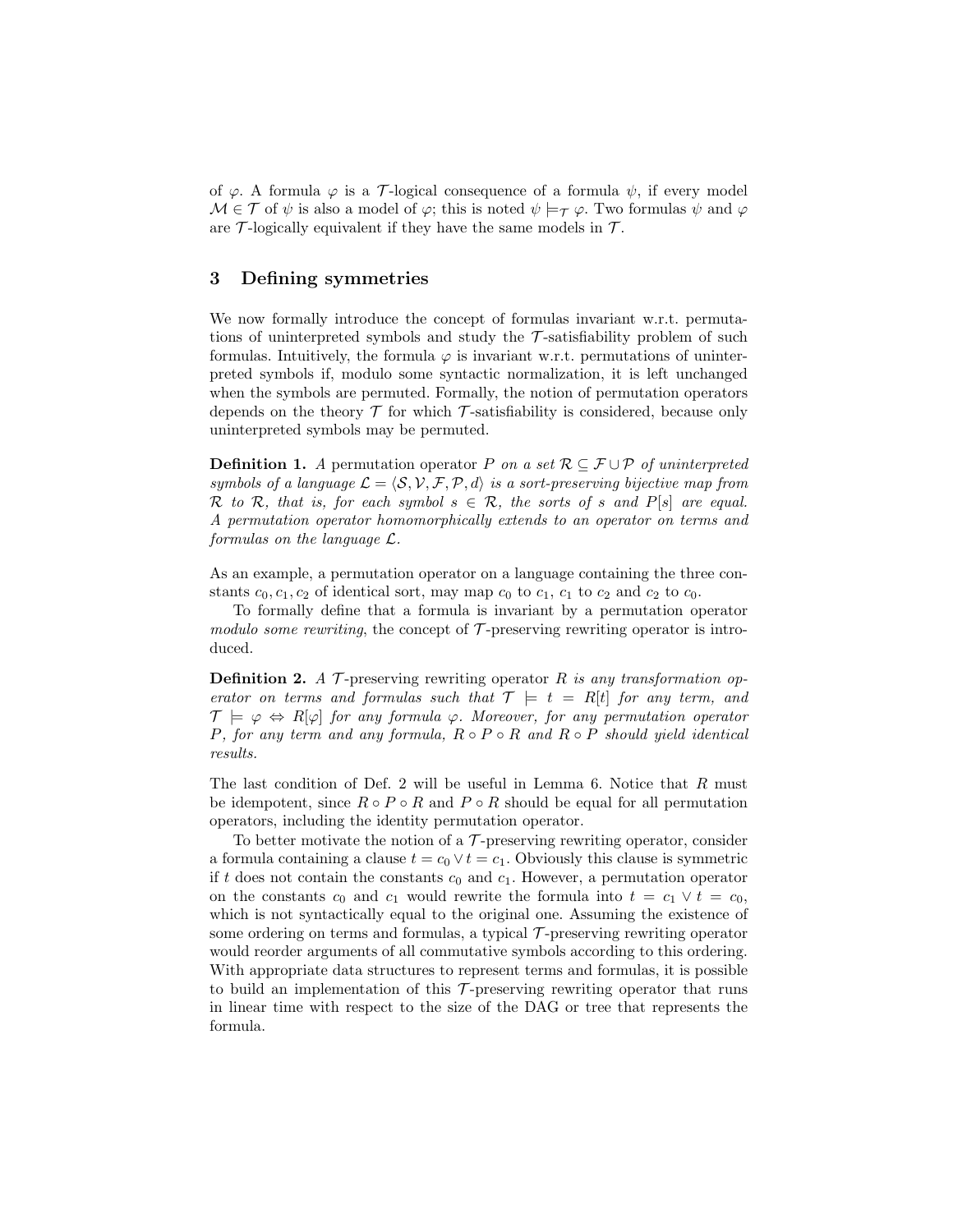**Definition 3.** Given a  $\mathcal{T}$ -preserving rewriting operator R, a permutation operator P on a language L is a symmetry operator of a formula  $\varphi$  (a term t) on the language  $\mathcal L$  w.r.t. R if  $R[P[\varphi]]$  and  $R[\varphi]$  (resp.,  $R[P[t]]$  and  $R[t]$ ) are identical.

Notice that, given a permutation operator  $P$  and a linear time  $\mathcal{T}$ -preserving rewriting operator  $R$  satisfying the condition of Def. 3, it is again possible to check in linear time if  $P$  is a symmetry operator of a formula w.r.t.  $R$ . In the following, we will assume a fixed rewriting operator  $R$  and say that  $P$  is a symmetry operator if it is a symmetry operator w.r.t. R.

Symmetries could alternatively be defined semantically, stating that a permutation operator P is a symmetry operator if  $P[\varphi]$  is T-logically equivalent to  $\varphi$ . The above syntactical symmetry implies of course the semantical symmetry. But the problem of checking if a permutation operator is a semantical symmetry operator has the same complexity as the problem of unsatisfiability checking. Indeed, consider the permutation P such that  $P[c_0] = c_1$  and  $P[c_1] = c_0$ , and a formula  $\psi$  defined as  $c = c_0 \wedge c \neq c_1 \wedge \psi'$  (where c,  $c_0$  and  $c_1$  do not occur in  $\psi'$ ). To check if the permutation operator P is a semantical symmetry operator of  $\psi$ , it is necessary to check if formulas  $\psi$  and  $P[\psi]$  are logically equivalent, which is only the case if  $\psi'$  is unsatisfiable.

**Definition 4.** A term t (a formula  $\varphi$ ) is invariant w.r.t. permutations of uninterpreted constants  $c_0, \ldots, c_n$  if any permutation operator P on  $c_0, \ldots, c_n$  is a symmetry operator of t (resp.  $\varphi$ ).

The main theorem follows: it allows one to introduce a symmetry breaking assumption in a formula that is invariant w.r.t. permutations of constants. This assumption will decrease the size of the search space.

**Theorem 5.** Consider a theory  $\mathcal{T}$ , uninterpreted constants  $c_0, \ldots, c_n$ , a formula  $\varphi$  that is invariant w.r.t. permutations of  $c_i,\ldots,c_n,$  and a term t that is invariant w.r.t. permutations of  $c_i, \ldots, c_n$ . If  $\varphi \models_{\tau} t = c_0 \vee \ldots \vee t = c_n$ , then  $\varphi$  is  $\tau$ satisfiable if and only if

$$
\varphi' =_{\text{def}} \varphi \wedge (t = c_0 \vee \ldots \vee t = c_i)
$$

is also T-satisfiable. Clearly,  $\varphi'$  is invariant w.r.t. permutations of  $c_{i+1}, \ldots, c_n$ .

*Proof*: Let us first prove the theorem for  $i = 0$ .

Assume that  $\varphi \wedge t = c_0$  is T-satisfiable, and that  $\mathcal{M} \in \mathcal{T}$  is a model of  $\varphi \wedge t = c_0$ ; M is also a model of  $\varphi$ , and thus  $\varphi$  is T-satisfiable.

Assume now that  $\varphi$  is T-satisfiable, and that  $\mathcal{M} \in \mathcal{T}$  is a model of  $\varphi$ . By assumption there exists some  $j \in \{0, \ldots, n\}$  such that  $\mathcal{M} \models t = c_j$ , hence  $\mathcal{M} \models \varphi \land t = c_j$ . In the case where  $j = 0$ ,  $\mathcal{M}$  is also a model of  $\varphi \land t = c_0$ . If  $j \neq 0$ , consider the permutation operator P that swaps  $c_0$  and  $c_j$ . Notice (this can be proved by structural induction on formulas) that, for any formula  $\psi$ ,  $\mathcal{M} \models \psi$  if and only if  $\mathcal{M}_{c_0/d_j, c_j/d_0} \models P[\psi]$ , where  $d_0$  and  $d_j$  are respectively  $\mathcal{M}[c_0]$  and  $\mathcal{M}[c_j]$ . Choosing  $\psi =_{\text{def}} \varphi \wedge t = c_j$ , it follows that  $\mathcal{M}_{c_0/d_j, c_j/d_0} \models$  $P[\varphi \wedge t = c_j]$ , and thus  $\mathcal{M}_{c_0/d_j, c_j/d_0} \models P[\varphi] \wedge t = c_0$  since t is invariant w.r.t.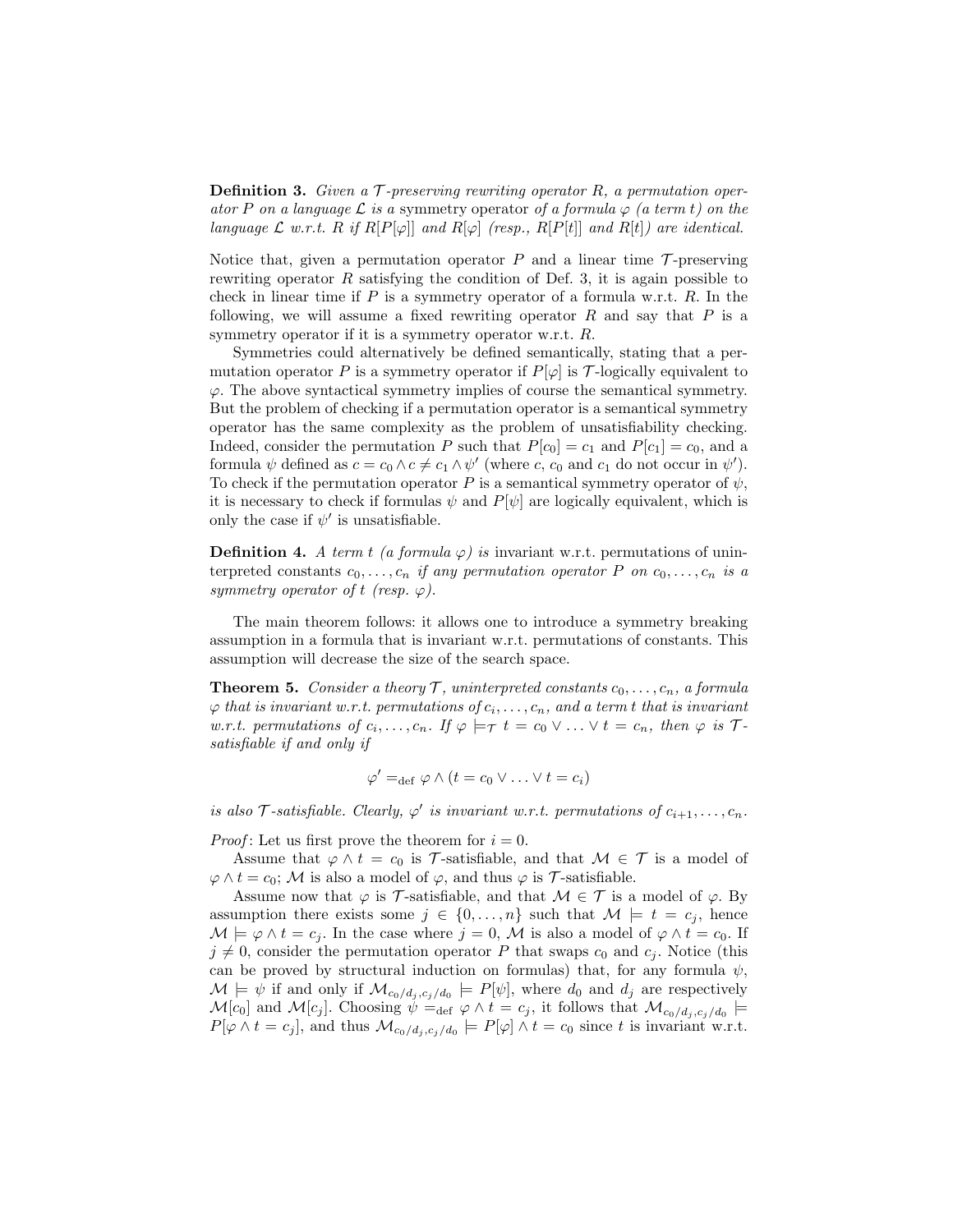permutations of  $c_0, \ldots, c_n$ . Furthermore, since  $\varphi$  is invariant w.r.t. permutations of  $c_0, \ldots, c_n$ ,  $R[P[\varphi]]$  is  $\varphi$  for the fixed  $\mathcal T$ -preserving rewriting operator. Since R is T-preserving,  $\mathcal{M}_{c_0/d_j, c_j/d_0} \models P[\varphi]$  if and only if  $\mathcal{M}_{c_0/d_j, c_j/d_0} \models R[P[\varphi]],$ that is, if and only if  $\mathcal{M}_{c_0/d_j, c_j/d_0} \models \varphi$ . Finally  $\mathcal{M}_{c_0/d_j, c_j/d_0} \models \varphi \wedge t = c_0$ , and  $\mathcal{M}_{c_0/d_j, c_j/d_0}$  belongs to  $\mathcal{T}$  since  $c_0$  and  $c_j$  are uninterpreted. The formula  $\varphi \wedge t = c_0$  is thus T-satisfiable.

For the general case, notice that  $\varphi'' =_{def} \varphi \wedge \neg(t = c_0 \vee \dots \vee t = c_{i-1})$  is invariant w.r.t. permutations of  $c_i, \ldots, c_n$ , and  $\varphi'' \models_{\mathcal{T}} t = c_i \vee \ldots \vee t = c_n$ . By the previous case (applied to the set of constants  $c_i, \ldots, c_n$  instead of  $c_0, \ldots, c_n$ ),  $\varphi''$  is  $\mathcal{T}$ -equisatisfiable to  $\varphi \wedge \neg(t = c_0 \vee \ldots \vee t = c_{i-1}) \wedge t = c_i$ . Formulas  $\varphi$  and

$$
(\varphi \wedge \neg(t = c_0 \vee \ldots \vee t = c_{i-1})) \vee (\varphi \wedge (t = c_0 \vee \ldots \vee t = c_{i-1}))
$$

are T-logically equivalent. Since  $A \vee B$  and  $A' \vee B$  are T-equisatisfiable whenever A and A' are T-equisatisfiable,  $\varphi$  is T-equisatisfiable to

$$
(\varphi \wedge \neg(t = c_0 \vee \ldots \vee t = c_{i-1}) \wedge t = c_i) \vee (\varphi \wedge (t = c_0 \vee \ldots \vee t = c_{i-1})).
$$

This last formula is  $\mathcal{T}$ -logically equivalent to

$$
\varphi \wedge (t = c_0 \vee \ldots \vee t = c_{i-1} \vee t = c_i)
$$

and thus the theorem holds.  $\hfill \square$ 

Checking if a permutation is syntactically equal to the original term or formula can be done in linear time. And checking if a formula is invariant w.r.t. permutations of given constants is also linear: only two permutations have to be considered instead of the n! possible permutations.

**Lemma 6.** A formula  $\varphi$  is invariant w.r.t. permutations of constants  $c_0, \ldots, c_n$ if both permutation operators

 $P_{\text{circ}}$  such that  $P_{\text{circ}}[c_i] = c_{i-1}$  for  $i \in \{1, \ldots, n\}$  and  $P_{\text{circ}}[c_0] = c_n$ , –  $P_{swap}$  such that  $P_{swap}[c_0] = c_1$  and  $P_{swap}[c_1] = c_0$ 

are symmetry operators for  $\varphi$ .

*Proof*: First notice that any permutation operator on  $c_0, \ldots, c_n$  can be written as a product of  $P_{\text{circ}}$  and  $P_{\text{swap}}$ , because the group of permutations of  $c_0, \ldots, c_n$ is generated by the circular permutation and the swapping of  $c_0$  and  $c_1$ . Any permutation P of  $c_0, \ldots, c_n$  can then be rewritten as a product  $P_1 \circ \cdots \circ P_m$ , where  $P_i \in \{P_{\text{circ}}, P_{\text{swap}}\}$  for  $i \in \{1, \dots, m\}$ . It remains to prove that any permutation operator  $P_1 \circ \cdots \circ P_m$  is indeed a symmetry operator. This is done inductively. For  $m = 1$  this is trivially true. For the inductive case, assume  $P_1 \circ \cdots \circ P_{m-1}$ is a symmetry operator of  $\varphi$ , then

$$
R[(P_1 \circ \dots \circ P_m)[\varphi]] \equiv R[P_m[(P_1 \circ \dots \circ P_{m-1})[\varphi]]]
$$
  
\n
$$
\equiv R[P_m[R[(P_1 \circ \dots \circ P_{m-1})[\varphi]]]]
$$
  
\n
$$
\equiv R[P_m[\varphi]]
$$
  
\n
$$
\equiv R[\varphi]
$$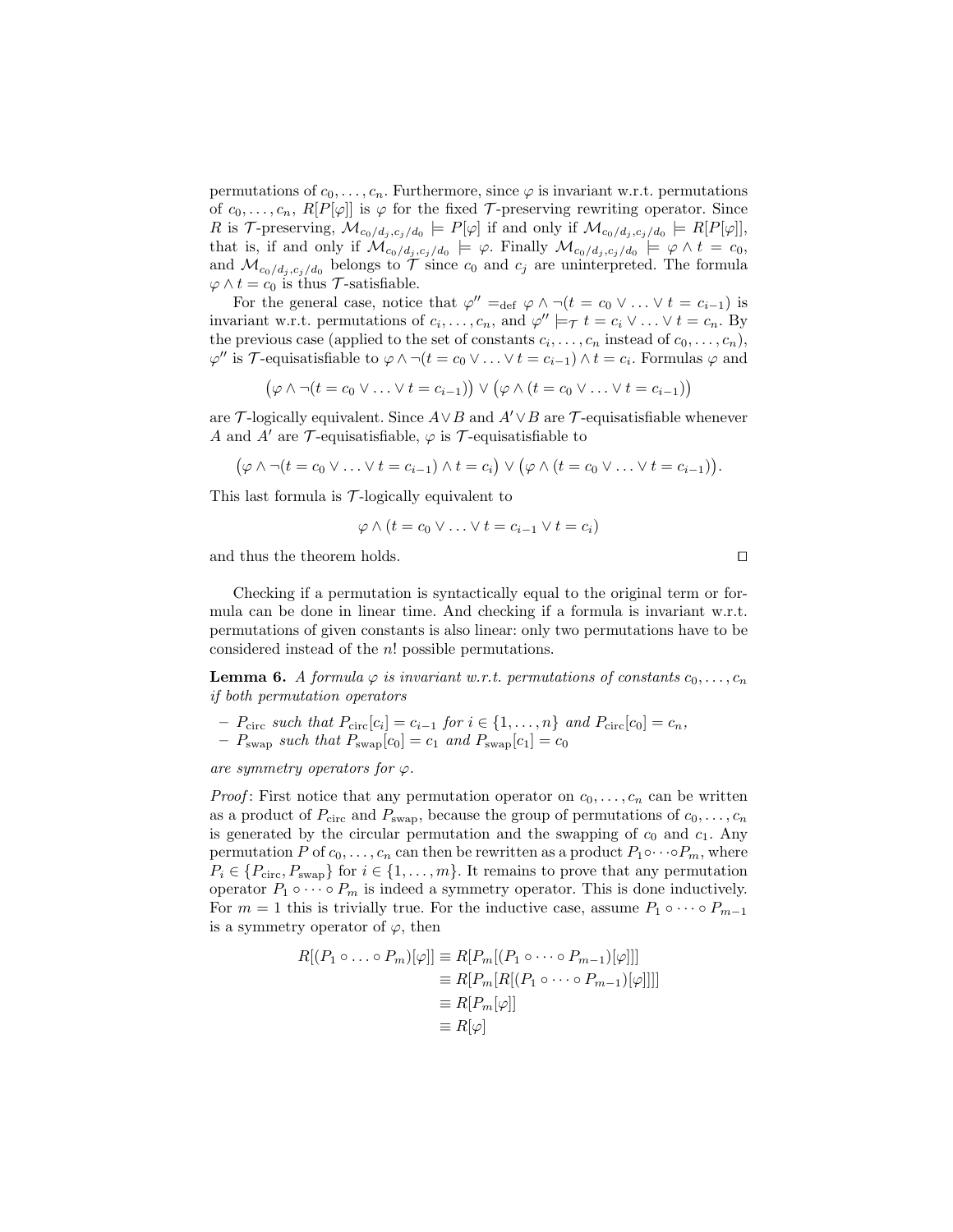

Algorithm 1: A symmetry breaking preprocessor.

where  $\equiv$  stands for syntactical equality. The first equality simply expands the definition of the composition operator ◦, the second comes from the definition of the  $\mathcal T$ -preserving rewriting operator  $R$ , the third uses the inductive hypothesis, and the last uses the fact that  $P_m$  is either  $P_{\text{circ}}$  or  $P_{\text{swap}}$ , that is, also a symmetry operator of  $\varphi$ .

## 4 SMT with symmetries: an algorithm

Algorithm 1 applies Theorem 5 in order to exhaustively add symmetry breaking assumptions on formulas. First, a set of sets of constants is guessed (line 1) from the formula  $\varphi$  by the function *guess\_permutations*; each such set of constants  $\{c_0, \ldots, c_n\}$  will be successively considered (line 2), and invariance of  $\varphi$ w.r.t. permutations of  $\{c_0, \ldots, c_n\}$  will be checked (line 3). Notice that function  $guess\_permutations(\varphi)$  gives an approximate solution to the problem of partitioning constants of  $\varphi$  into classes  $\{c_0, \ldots, c_n\}$  of constants such that  $\varphi$  is invariant by permutations. If the  $\mathcal T$ -preserving rewriting operator  $R$  is given, then this is a decidable problem. However we have a feeling that, while the problem is still polynomial (it suffices to check all permutations with pairs of constants), only providing an approximate solution is tractable. Function guess permutations should be such that a small number of tentative sets are returned. Every tentative set will be checked in function invariant by permutations (line 3); with appropriate data structures the test is linear with respect to the size of  $\varphi$  (as a corollary of Lemma 6).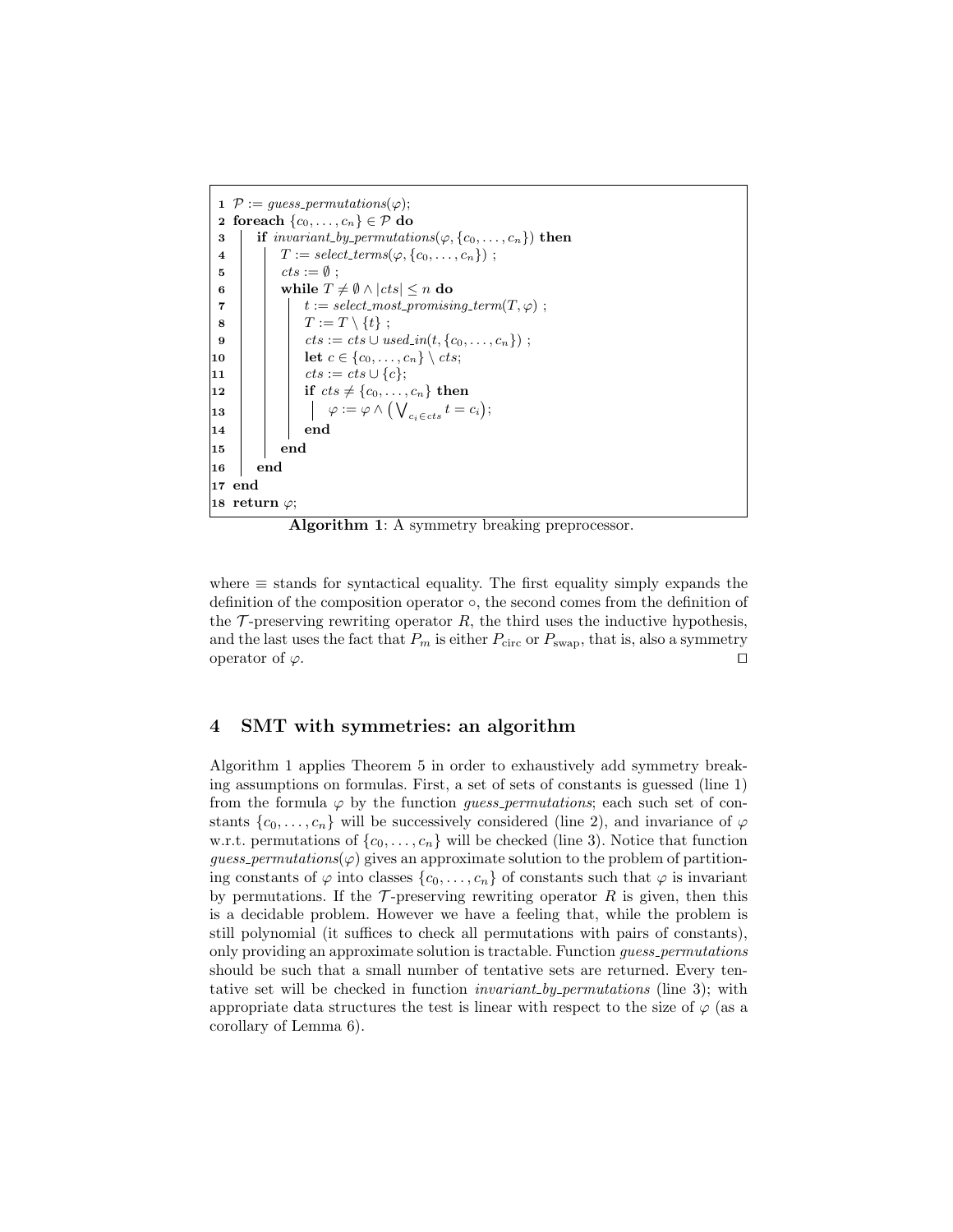As a concrete implementation of function *guess\_permutations(* $\varphi$ *)*, partitioning the constants in classes that all give the same values to some functions  $f(\varphi, c)$ works well in practice, where the functions  $f$  compute syntactic information that is unaffected by permutations, i.e.  $f(\varphi, c)$  and  $f(P[\varphi], P[c])$  should yield the same results. Obvious examples of such functions are the number of appearances of c in  $\varphi$ , or the maximal depth of c within an atom of  $\varphi$ , etc. The classes of constants could also take into account the fact that, if  $\varphi$  is a large conjunction, with  $c_0 \neq c_1$ as a conjunct  $(c_0 \text{ and } c_1 \text{ in the same class})$ , then it should have  $c_i \neq c_j$  or  $c_j \neq c_i$ as a conjunct for every pair of different constants  $c_i$ ,  $c_j$  contained in the class of  $c_0$  and  $c_1$ . In veriT we use a straightforward detection of clusters  $c_0, \ldots, c_n$ of constants such that there exists an inequality  $c_i \neq c_j$  for every  $i \neq j$  as a conjunct in the original formula  $\varphi$ .

Line 3 checks the invariance of formula  $\varphi$  by permutation of  $c_0, \ldots, c_n$ . In veriT, function *invariant\_by\_permutations*( $\varphi$ , { $c_0$ , . . . ,  $c_n$ }) simply builds, in linear time, the result of applying a circular permutation of  $c_0, \ldots, c_n$  to  $\varphi$ , and the result of applying a permutation swapping two constants (for instance  $c_0$  and  $c_1$ ). Both obtained formulas, as well as the original one, are normalized by a rewriting operator sorting arguments of conjunctions, disjunctions, and equality according to an arbitrary term ordering. The three formulas should be syntactically equal (this is tested in constant time thanks to the maximal sharing of terms in veriT) for *invariant\_by\_permutations* $(\varphi, \{c_0, \ldots, c_n\})$  to return true.

Lines 4 to 15 concentrate on breaking the symmetry of  $\{c_0, \ldots, c_n\}$ . First a set of terms

$$
T \subseteq \{t \mid \varphi \models t = c_0 \vee \ldots \vee t = c_n\}
$$

is computed. Again, function select\_terms( $\varphi$ , { $c_0$ , ...,  $c_n$ }) returns an approximate solution to the problem of getting all terms t such that  $t = c_0 ∨ ... ∨ t = c_n$ ; an omission in  $\mathcal T$  would simply restrict the choices for a good candidate on line 7, but would not jeopardize soundness. Again, this is implemented in a straightforward way in veriT.

The loop on lines 6 to 15 introduces a symmetry breaking assumption on every iteration (except perhaps on the last iteration, where a subsumed assumption would be omitted). A candidate symmetry-breaking term  $t \in T$  is chosen by the call select most promising term $(T, \varphi)$ . The efficiency of the SMT solver is very sensitive to this selection function. If the term  $t$  is not important for unsatisfiability, then the assumption would simply be useless. In veriT, the selected term is the most frequent constant-free term (i.e. the one with the highest number of clauses in which it appears), or, if no constant-free terms remains, the one with the largest ratio of the number of clauses in which the term appears over the number of constants that will be required to add to *cts* on line 11; so actually, select\_most\_promising\_term also depends on the set cts.

Function used in(t,  $\{c_0, \ldots, c_n\}$ ) returns the set of constants in term t. If the term contains constants in  $\{c_0, \ldots, c_n\} \setminus \mathit{cts},$  then only the remaining constants can be used. On line 10, one of the remaining constants  $c$  is chosen nondeterministically: in principle, any of these constants is suitable, but the choice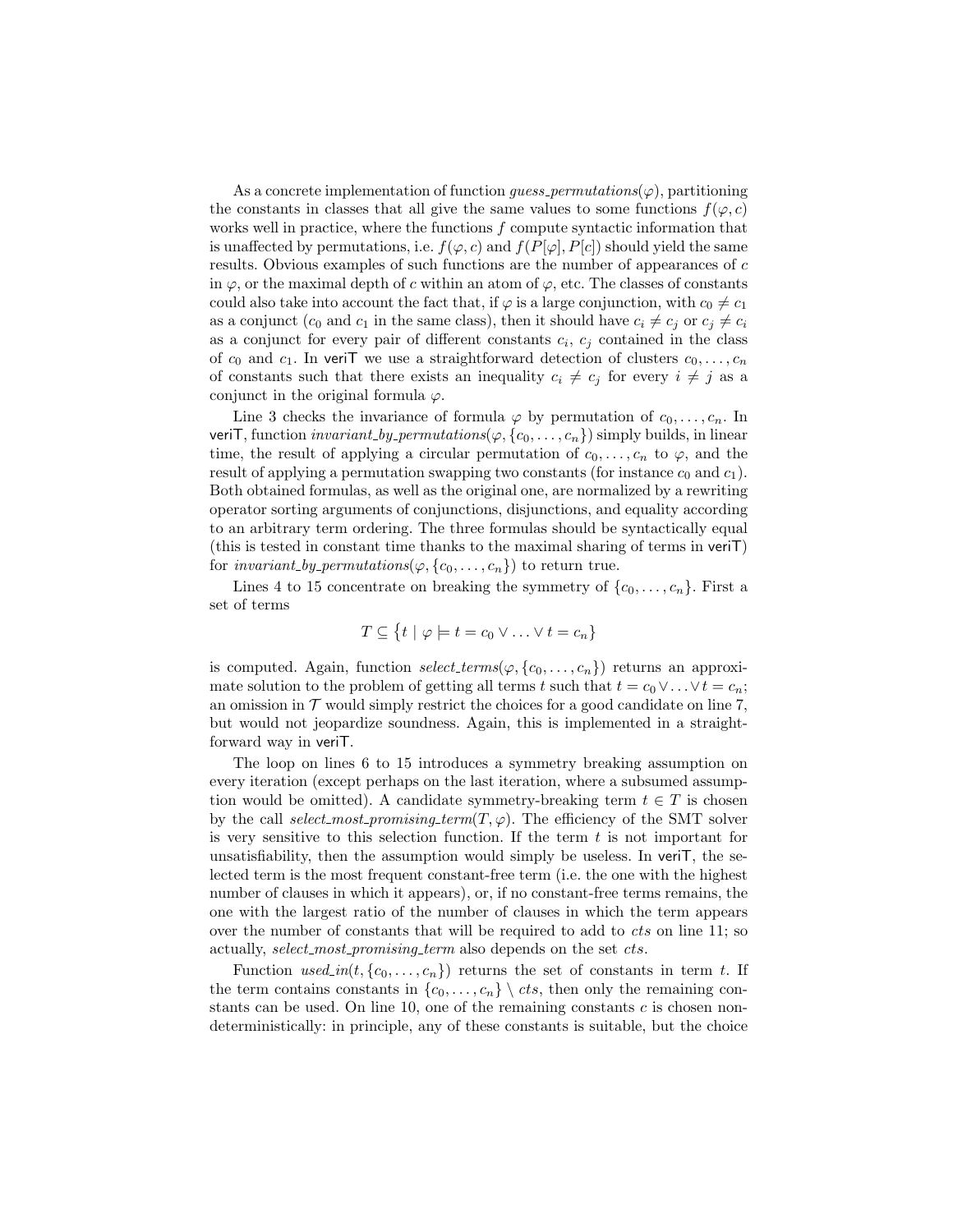may take into account accidental features that influence the decision heuristics of the SMT solver, such as term orderings.

Finally, if the symmetry breaking assumption  $\bigvee_{c_i \in \text{cts}} t = c_i$  is not subsumed (i.e. if  $cts \neq \{c_0, \ldots, c_n\}$ ), then it is conjoined to the original formula.

**Theorem 7.** The formula  $\varphi$  obtained after running Algorithm 1 is  $\mathcal{T}$ -satisfiable if and only if the original formula  $\varphi_0$  is T-satisfiable.

*Proof*: If the obtained  $\varphi$  is  $\tau$ -satisfiable then  $\varphi_0$  is  $\tau$ -satisfiable since  $\varphi$  is a conjunction of  $\varphi_0$  and other formulas (the symmetry breaking assumptions).

Assume that  $\varphi_0$  is T-satisfiable, then  $\varphi$  is T-satisfiable, as a direct consequence of Theorem 5. In more details, in lines 6 to 15,  $\varphi$  is always invariant by permutation of constants  $\{c_0, \ldots, c_n\} \setminus \mathit{cts},$  and more strongly, on line 13,  $\varphi$  is invariant by permutations of constants in cts as defined in line 9. In lines 4 to 15 any term  $t \in T$  is such that  $\varphi \models_{\mathcal{T}} t = c_0 \vee \ldots \vee t = c_n$ . On lines 10 to 14, t is invariant with respect to permutations of constants in cts as defined in line 9. The symmetry breaking assumption conjoined to  $\varphi$  in line 13 is, up to the renaming of constants, the symmetry breaking assumption of Theorem 5 and all conditions of applicability of this theorem are fulfilled.  $\Box$ 

## 5 SMT with symmetries: an example

A classical problem with symmetries is the pigeonhole problem. Most SMT or SAT solvers require exponential time to solve this problem; these solvers are strongly linked with the resolution calculus, and an exponential lower bound for the length of resolution proofs of the pigeon-hole principle was proved in [10]. Polynomial-length proofs are possible in stronger proof systems, as shown by Buss [6] for Frege proof systems. An extensive survey on the proof complexity of pigeonhole principles can be found in [13]. Polynomial-length proofs are also possible if the resolution calculus is extended with symmetry rules (as in [12] and in [17]).

We here recast the pigeonhole problem in the SMT language and show that the preprocessing introduced previously transforms the series of problems solved in exponential time with standard SMT solvers into a series of problems solved in polynomial time. This toy problem states that it is impossible to place  $n + 1$ pigeons in *n* holes. We introduce *n* uninterpreted constants  $h_1, \ldots, h_n$  for the *n* holes, and  $n+1$  uninterpreted constants  $p_1, \ldots, p_{n+1}$  for the  $n+1$  pigeons. Each pigeon is required to occupy one hole:

$$
p_i = h_1 \vee \ldots \vee p_i = h_n
$$

It is also required that distinct pigeons occupy different holes, and this is expressed by the clauses  $p_i \neq p_j$  for  $1 \leq i < j \leq n+1$ . One can also assume that the holes are distinct, i.e.,  $h_i \neq h_j$  for  $1 \leq i < j \leq n$ , although this is not needed for the problem to be unsatisfiable.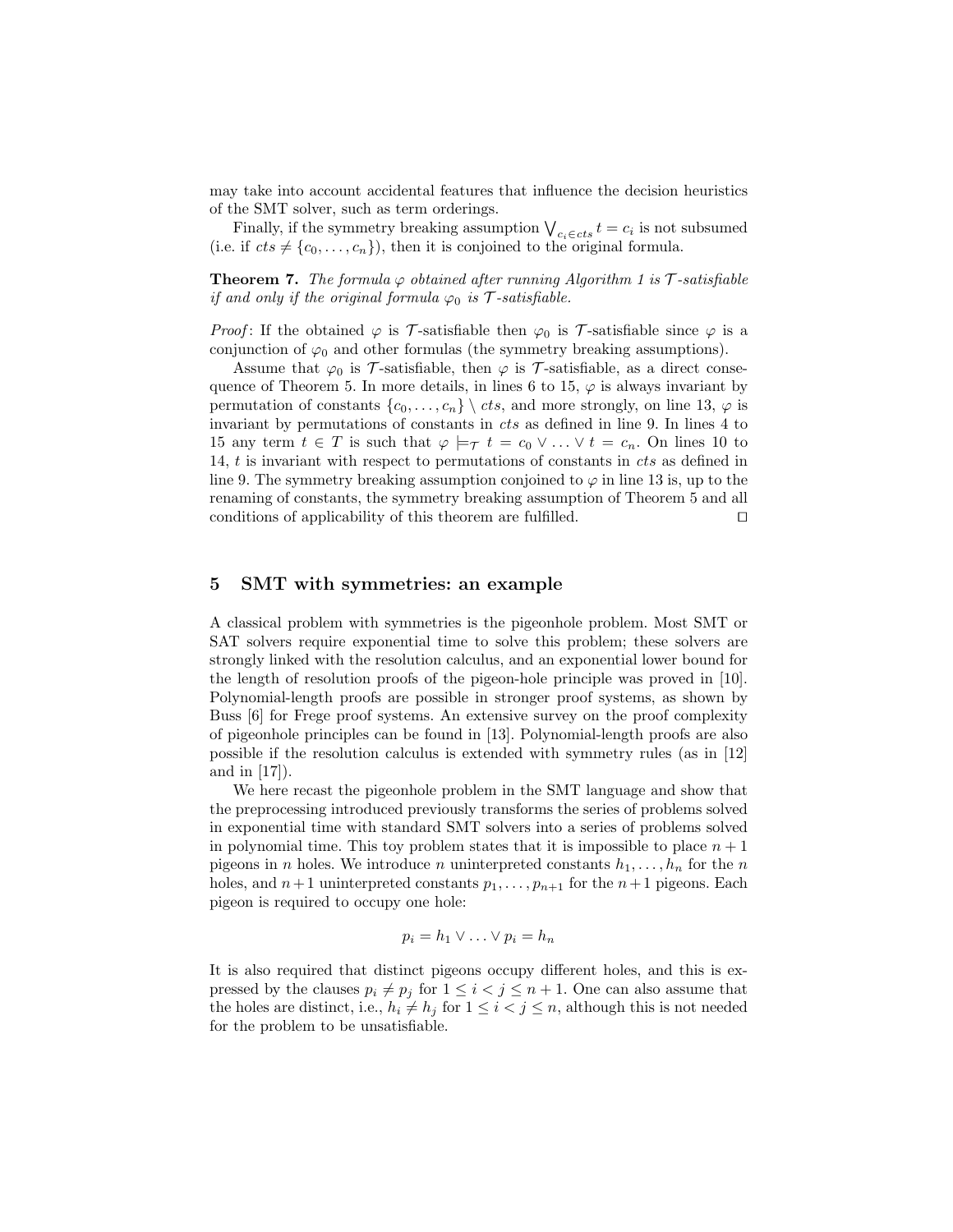

Fig. 1. Some SMT solvers and the pigeonhole problem

The generated set of formulas is invariant by permutations of the constants  $p_1, \ldots, p_{n+1}$ , and also by permutations of constants  $h_1, \ldots, h_n$ ; very basic heuristics would easily guess this invariance. However, it is not obvious from the presentation of the problem that  $h_i = p_1 \vee \ldots \vee h_i = p_{n+1}$  for  $i \in [1..n]$ , so any standard function *select\_terms* in the previous algorithm will fail to return any selectable term to break the symmetry; this symmetry of  $p_1, \ldots, p_{n+1}$  is not directly usable. It is however most direct to notice that  $p_i = h_1 \vee \ldots \vee p_i = h_n$ ; select terms in the previous algorithm would return the set of  $\{p_1, \ldots, p_{n+1}\}.$ The set of symmetry breaking clauses could be

$$
p_1 = h_1
$$
  
\n
$$
p_2 = h_1 \vee p_2 = h_2
$$
  
\n
$$
p_3 = h_1 \vee p_3 = h_2 \vee p_3 = h_3
$$
  
\n:  
\n:  
\n
$$
p_{n-1} = h_1 \vee \dots \vee p_{n-1} = h_{n-1}
$$

or any similar set of clauses obtained from these with by applying a permutation operator on  $p_1, \ldots, p_{n+1}$  and a permutation operator on  $h_1, \ldots, h_n$ . Without need for any advanced theory propagation techniques<sup>4</sup>,  $(n + 1) \times n/2$  conflict clauses of the form  $p_i \neq h_i \vee p_j \neq h_i \vee p_j \neq p_i$  with  $i < j$  suffice to transform the problem into a purely propositional problem. With the symmetry breaking clauses, the underlying SAT solver then concludes (in polynomial time) the unsatisfiability of the problem using only Boolean Constraint Propagation.

Without the symmetry breaking clauses, the SAT solver will have to investigate all  $n!$  assignments of  $n$  pigeons in  $n$  holes, and conclude for each of those assignments that the pigeon  $n + 1$  cannot find any unoccupied hole.

<sup>&</sup>lt;sup>4</sup> Theory propagation in veriT is quite basic: only equalities deduced from congruence closure are propagated.  $p_i \neq h_i$  would never be propagated from  $p_j = h_i$  and  $p_i \neq p_j$ .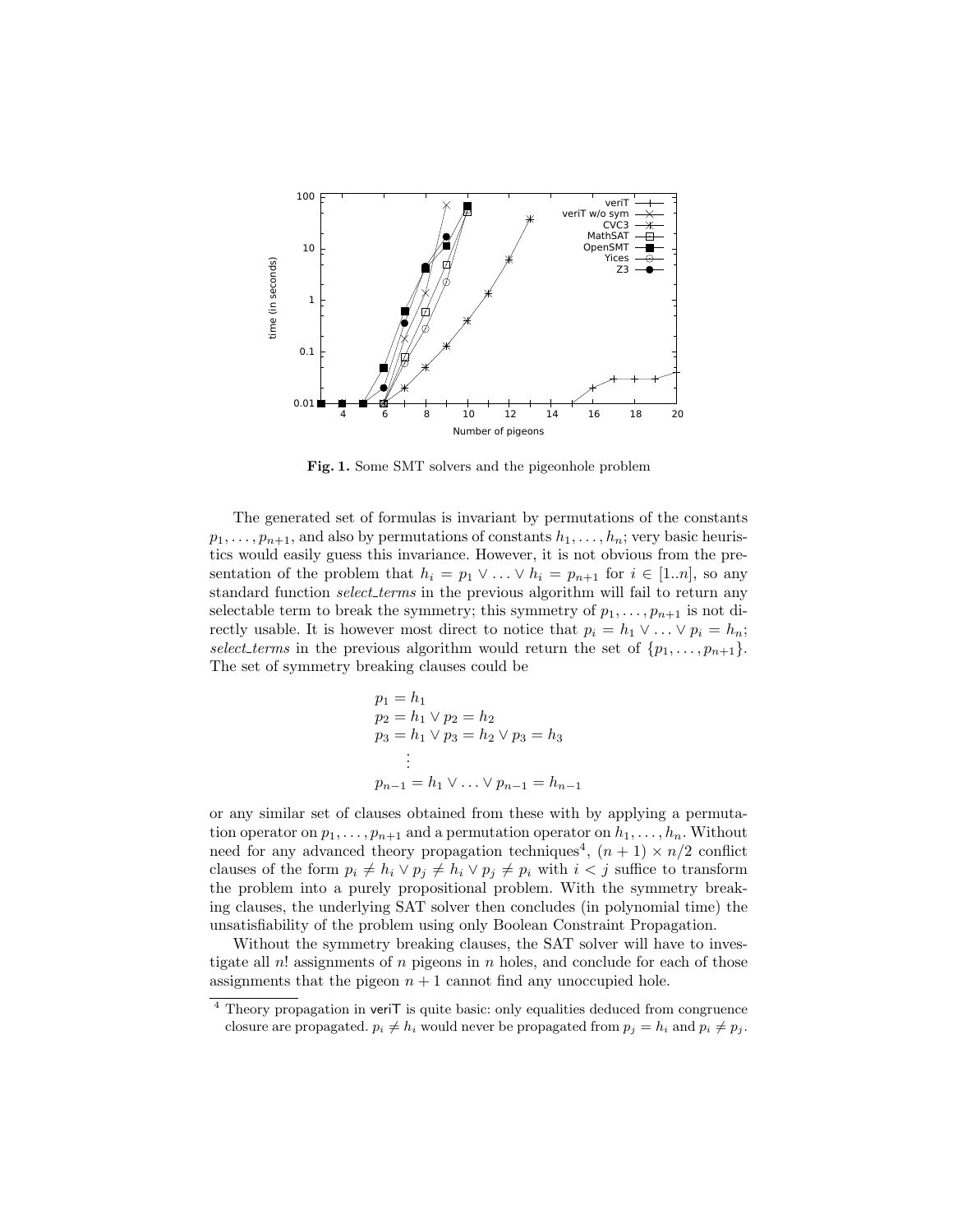The experimental results, shown in Figure 1, support this analysis: all solvers (including veriT without symmetry heuristics) time out<sup>5</sup> on problems of relatively small size, although CVC3 performs significantly better than the other solvers. Using the symmetry heuristics allows veriT to solve much larger problems in insignificant times. In fact, the modified version of veriT solves every instance of the problem with as many as 30 pigeons in less than 0.15 seconds.

## 6 Experimental results

In the previous section we showed that detecting and breaking symmetries can sometimes decrease the solving time from exponential to polynomial. We now investigate its use on more realistic problems by evaluating its impact on SMT-LIB benchmarks.

Consider a problem on a finite domain of a given cardinality n, with a set of arbitrarily quantified formulas specifying the properties for the elements of this domain. A trivial way to encode this problem into quantifier-free first-order logic, is to introduce *n* constants  $\{c_1, \ldots, c_n\}$ , add constraints  $c_i \neq c_j$  for  $1 \leq i < j \leq n$ , Skolemize the axioms and recursively replace in the Skolemized formulas the remaining quantifiers  $Qx.\varphi(x)$  by conjunctions (if Q is  $\forall$ ) or disjunctions (if Q is  $\exists$ ) of all formulas  $\varphi(c_i)$  (with  $1 \leq i \leq n$ ). All terms should also be such that  $t = c_1 \vee \ldots \vee t = c_n$ . The set of formulas obtained in this way is naturally invariant w.r.t. permutations of  $c_1, \ldots, c_n$ . So the problem in its most natural encoding contains symmetries that should be exploited in order to decrease the size of the search space. The QF UF category of the SMT library of benchmarks actually contains many problems of this kind.

Figure 2 presents a scatter plot of the running time of veriT on each formula in the QF<sub>-</sub>UF category. The  $x$  axis gives the running times of veriT without the symmetry breaking technique presented in this paper, whereas the times reported on the  $y$  axis are the running times of full verit. It clearly shows a global improvement; this improvement is even more striking when one restricts the comparison to unsatisfiable instances (see Figure 3); no significant trend is observable on satisfiable instances only. We understand this behavior as follows: for some (not all) satisfiable instances, adding the symmetry breaking clauses "randomly" influences the decision heuristics of the SAT solver in such a way that it sometimes takes more time to reach a satisfiable assignment; in any way, if there is a satisfiable assignment, then all permutations of the uninterpreted constants (i.e. the ones for which the formula is invariant) are also satisfiable assignments, and there is no advantage in trying one rather than an other. For unsatisfiable instances, if terms breaking the invariance play a role in the unsatisfiability of the problem, then adding the symmetry breaking clauses always reduces the number of cases to consider, potentially by a factor of  $n^n/n!$  (where  $n$  is the number of constants), and have a negligible impact if the symmetry breaking terms play no role in the unsatisfiability.

 $5$  The timeout was set to 120 seconds, using Linux 64 bits on Intel(R) Xeon(R) CPU E5520 at 2.27GHz, with 24 GBytes of memory.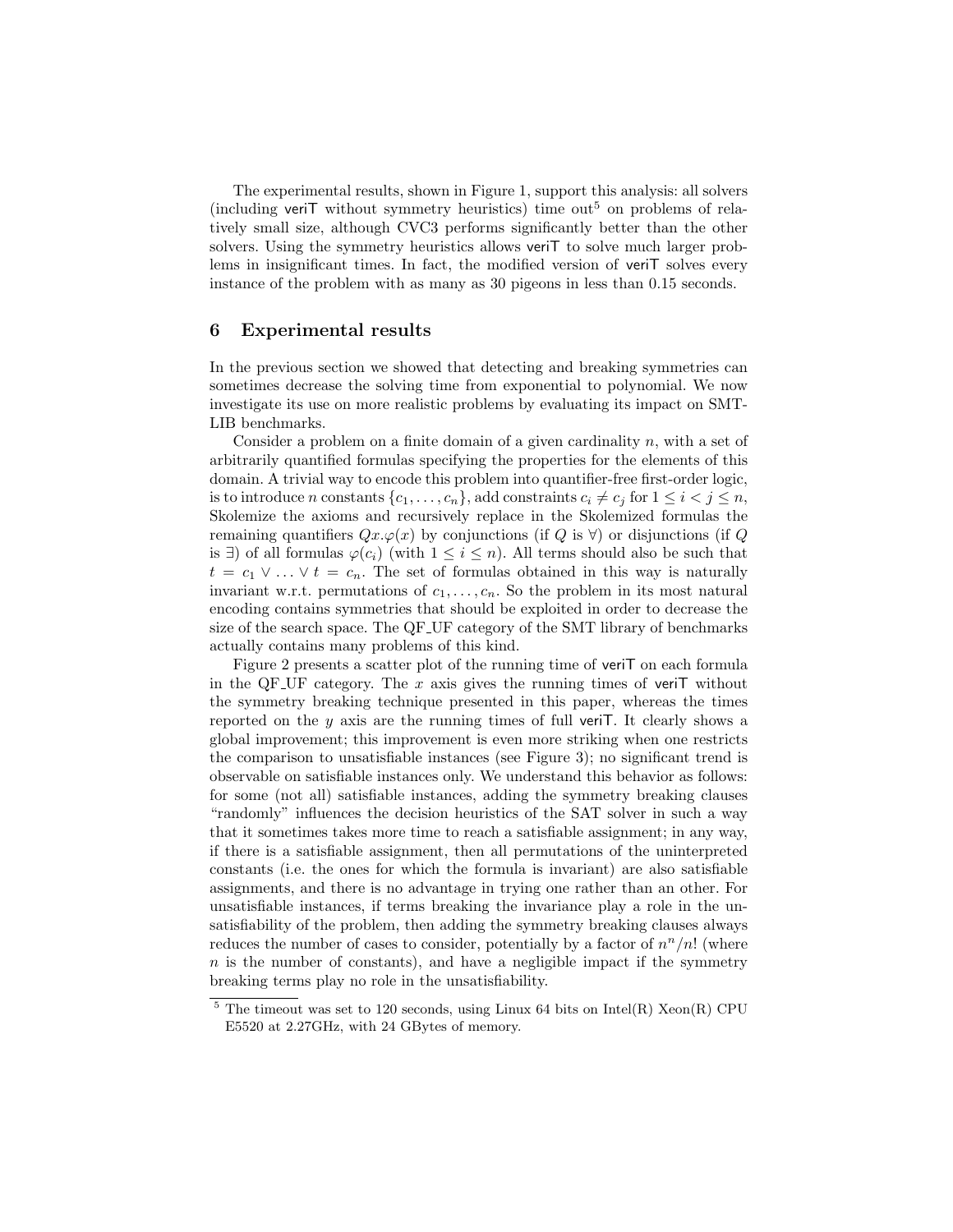

Fig. 2. Efficiency in solving individual instances: veriT vs. veriT without symmetries on all formulas in the QF UF category. Each point represents a benchmark, and its horizontal and vertical coordinates represent the time necessary to solve it (in seconds). Points on the rightmost and topmost edges represent a timeout.



Fig. 3. Efficiency in solving individual instances: veriT vs. veriT without symmetries on the unsatisfiable instances of the QF UF category.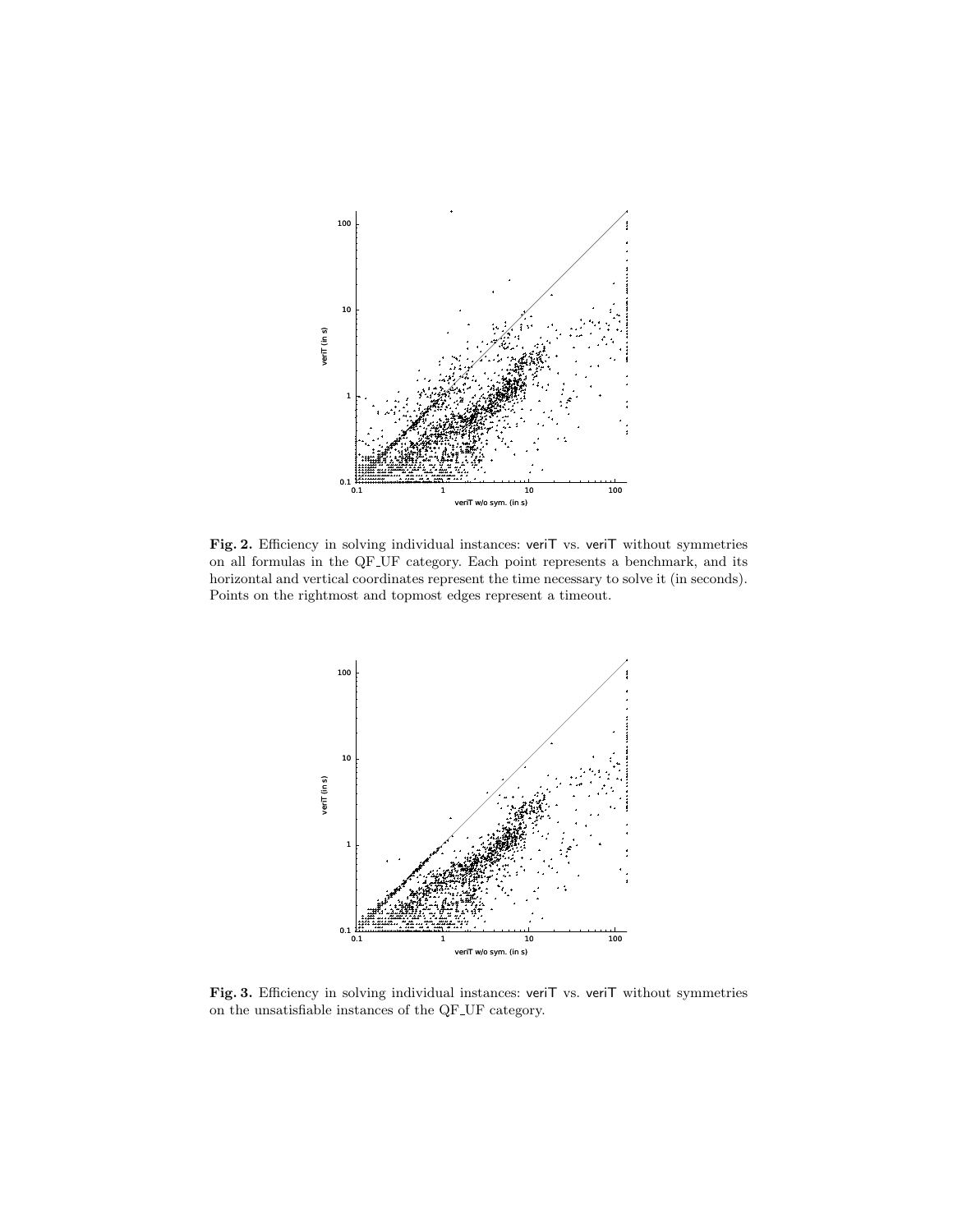|                   |      | success timeout 0-20 20-40 40-60 60-80 80-100 100-120 |          |    |    |              |                |            |      | T'            |
|-------------------|------|-------------------------------------------------------|----------|----|----|--------------|----------------|------------|------|---------------|
| veriT             | 6633 |                                                       | 14 66 16 | 9  | 2  |              | 3              | 21         |      | 3447 5127     |
| veri $T$ w/o sym. | 6570 |                                                       | 77 6493  | 33 | 14 | 9            | 12             |            |      | 9 10148 19388 |
| CVC3              | 6385 |                                                       | 262 6337 | 20 | 12 |              | 5              | 41         |      | 8118 29598    |
| MathSAT           | 6547 |                                                       | 100 6476 | 49 | 12 | 6            | 3              |            | 5131 | 7531          |
| openSMT           | 6624 |                                                       | 23 6559  | 43 | 13 | 6            |                | $\sqrt{2}$ | 5345 | 8105          |
| Yices             | 6629 |                                                       | 18 6565  | 32 | 23 | $\mathbf{5}$ |                | 3          | 4059 | 6219          |
| Z3                | 6621 |                                                       | 26 6542  | 33 | 23 | 15           | $\overline{4}$ | 4          | 6847 | 9967          |
|                   |      |                                                       |          |    |    |              |                |            |      |               |

Nb. of instances Instances within time range (in s) Total time

Table 1. Some SMT solvers on the QF UF category

To compare with the state-of-the-art solvers, we selected all competing solvers in SMT-COMP 2010, adding also Z3 (for which we took the most recent version running on Linux we could find, namely version 2.8), and Yices (which was competing as the 2009 winner). The results are presented in Table 1. Columns  $T$  and  $T'$  are the total time, in seconds, on the QF<sub>-UF</sub> library, excluding and including timeouts, respectively. It is important to notice that these results include the whole QF UF library of benchmarks, that is, with the diamond benchmarks. These benchmarks require some preprocessing heuristic [16] which does not seem to be implemented in CVC3 and MathSAT. This accounts for 83 timeouts in CVC3 and 80 in MathSAT. According to this table, with a 120 seconds timeout, the best solvers on QF UF without the diamond benchmarks are (in decreasing order) veriT with symmetries, Yices, MathSAT, openSMT, CVC3. Exploiting symmetries allowed veriT to jump from the second last to the first place of this ranking. Within 20 seconds, it now solves over 50 benchmarks more than the next-best solver.

Figure 4 presents another view of the same experiment; it clearly shows that veriT is always better (in the number of solved instances within a given timeout) than any other solver except Yices, but it even starts to be more successful that Yices when the timeout is larger than 3 seconds. Scatter plots of veriT against the solvers mentioned above give another comparative view; they are available in Appendix A of the full version of this paper [8].

Table 2 presents a summary of the symmetries found in the QF UF benchmark category. Among 6647 problems, 3310 contain symmetries tackled by our method. For 2698 problems, the symmetry involves 5 constants; for most of them, 3 symmetry breaking clauses were added.

The technique presented in this paper is a preprocessing technique, and, as such, it is applicable to the other solvers mentioned here. We conducted an experiment on the QF UF benchmarks augmented with the symmetry breaking clauses. We observed the same kind of impressive improvement for all solvers. The most efficient solvers solve all but very few instances (diamond benchmarks excluded): within a time limit of 120s and on the whole library, Yices only fails for one formula, CVC for 36, and the others fails for 3 or 4 formulas. We also observe a significant decrease in cumulative times, the most impressive being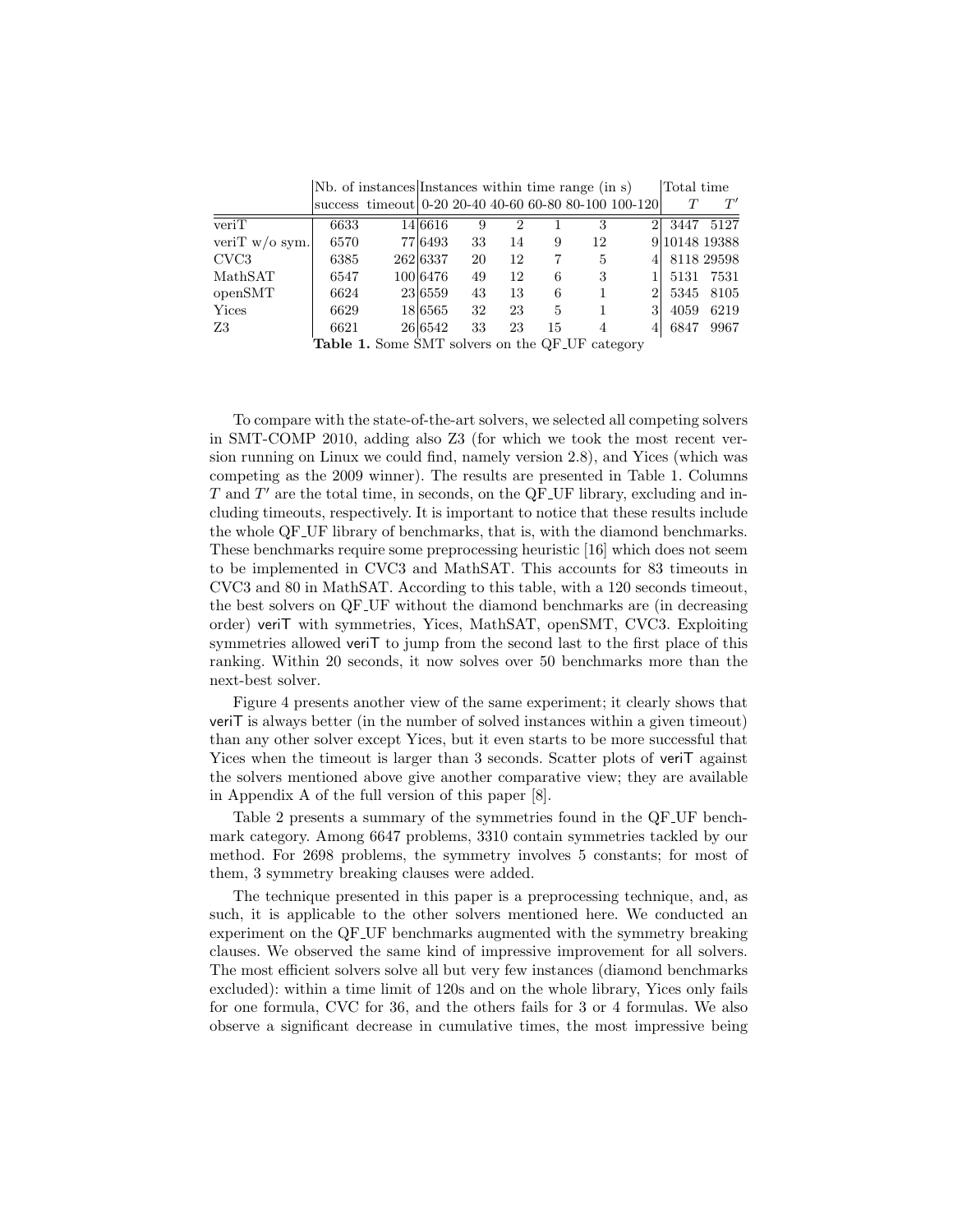

Fig. 4. Number of solved instances of QF UF within a time limit, for some SMT solvers.



Table 2. Symmetries detected for the QF<sub>-UF</sub> category:  $n_{sym}$  indicates the number of constants involved in the symmetry,  $n_c$  the number of symmetry breaking clauses.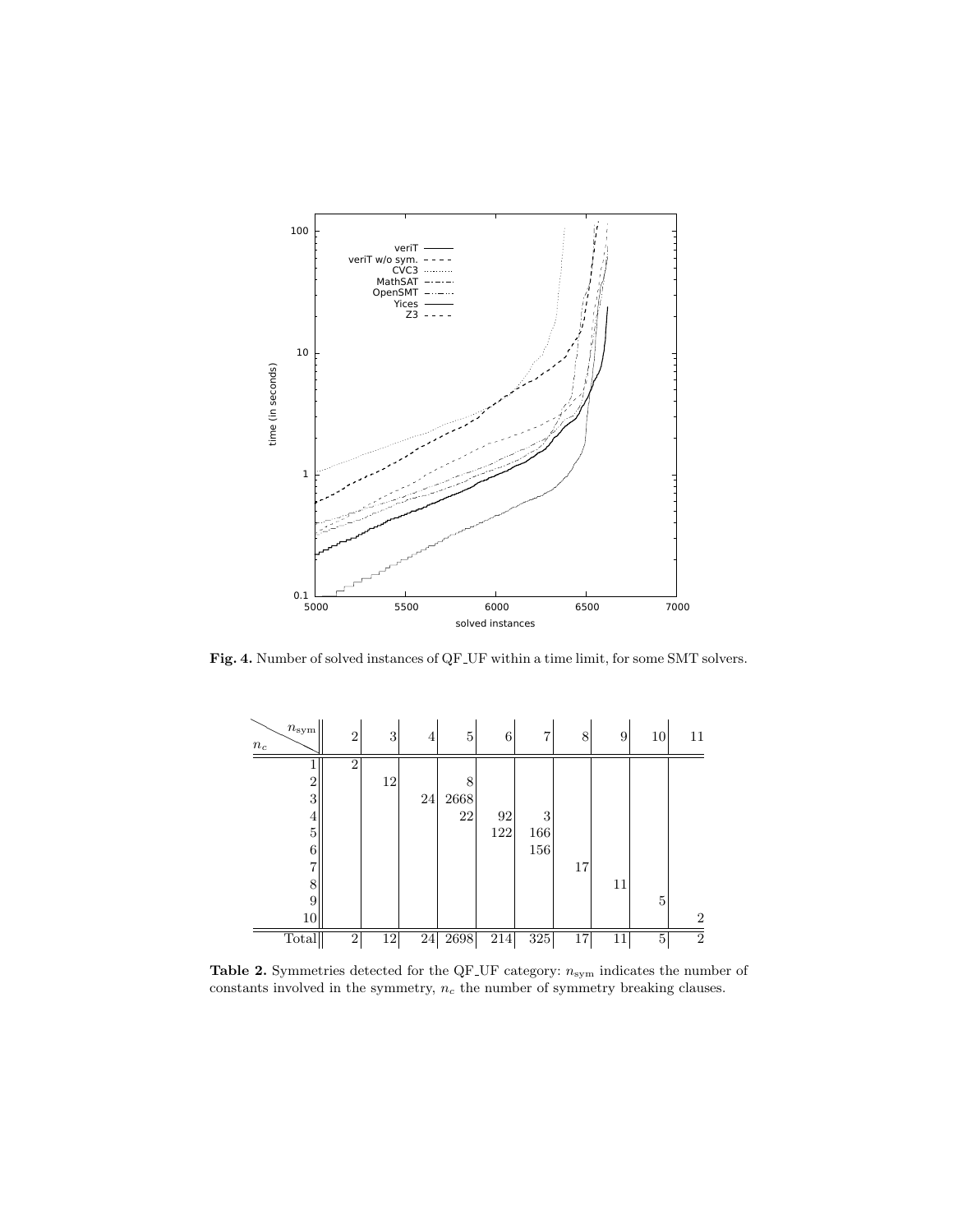Yices solving the full QF UF library but one formula in around 10 minutes. Scatter plots exhibiting the improvements are available in Appendix B of the full version of this paper.

## 7 Conclusion

Symmetry breaking techniques have been used very successfully in the areas of constraint programming and SAT solving. We here present a study of symmetry breaking in SMT. It has been shown that the technique can account for an exponential decrease of running times on some series of crafted benchmarks, and that it significantly improves performances in practice, on the QF UF category of the SMT library, a category for which the same solver performed fastest in 2009 and 2010. It may be argued that the heuristic has only be shown to be effective on the pigeonhole problem and competition benchmarks in the QF UF category. However, we believe that in their most natural encoding many concrete problems contain symmetries; provers in general and SMT solvers in particular should be aware of those symmetries to avoid unnecessary exponential blowup. We are particularly interested in proof obligations stemming from verification of distributed systems; in this context many processes may be symmetric, and this should translate to symmetries in the corresponding proof obligations.

Although the technique is applicable in the presence of quantifiers and interpreted symbols, it appears that symmetries in the other SMT categories are somewhat less trivial, and so, require more clever heuristics for guessing invariance, as well as more sophisticated symmetry breaking tools. This is left for future work. Also, our technique is inherently non-incremental, that is, symmetry breaking assumptions should be retrieved, and checked against new assertions when the SMT solver interacts in an incremental manner with the user. This is not a major issue, but it certainly requires a finer treatment within the SMT solver than simple preprocessing.

The veriT solver is open sourced under the BSD license and is available on http://www.veriT-solver.org.

Acknowledgements. Experiments presented in this paper were carried out using the Grid'5000 experimental testbed, being developed under the INRIA AL-ADDIN development action with support from CNRS, RENATER and several universities as well as other funding bodies (see https://www.grid5000.fr). We would like to thank the anonymous reviewers for their helpful comments and suggestions.

## References

1. G. Audemard, A. Cimatti, A. Kornilowicz, and R. Sebastiani. Bounded model checking for timed systems. In D. Peled and M. Y. Vardi, editors, In IFIP WG 6.1 International Conference on Formal Techniques for Networked and Distributed Systems (FORTE), volume 2529 of LNCS, pages 243–259. Springer, 2002.